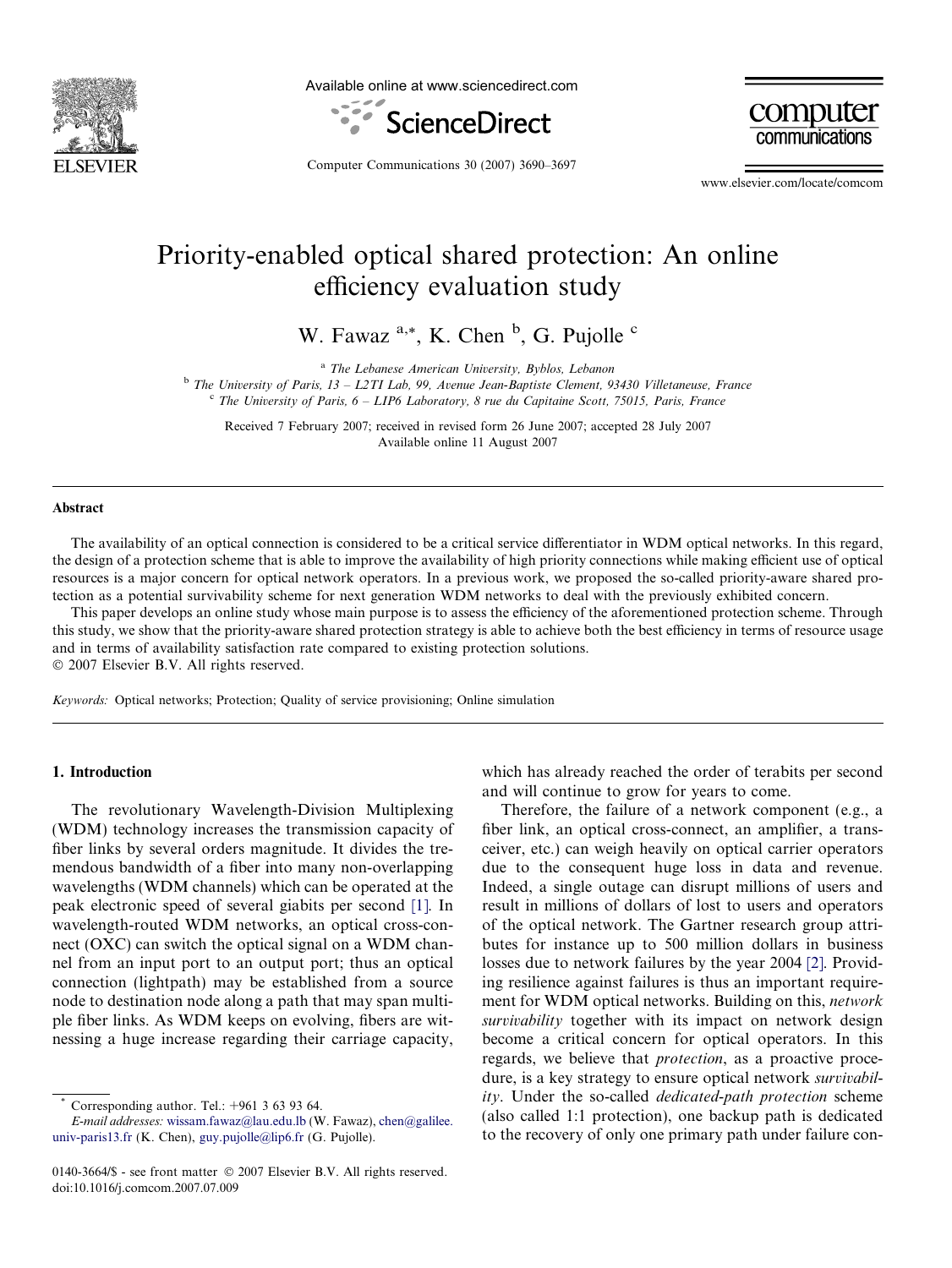ditions. The backup path of the primary connection in this case is not shared with that of other connections, as opposed to the classical shared-path protection (referred to as 1:N protection) where N primary connections share a single protection path. Under the so-called classical shared protection scheme, when several connections fail successively, the first failed connection is recovered by the backup path, regardless of the availability requirements of the remaining failed connections. Hence, these latter connections are penalized and remain in an unprotected state until either their primary paths are repaired or until backup resources are released. From a service perspective, the classical shared protection scheme does not provide an optimal solution as it does not take into account the different QoS requirements of the primary connections during the recovery procedure. To cope with such a limitation, we envisaged in [\[3\]](#page-6-0) to introduce a relative priority among the primary connections sharing backup resources through the proposal of a novel priority-aware shared protection scheme. In the proposed protection scheme, the availability requirement of an optical connection is used as a priority indicator. It is important to note that the optical connection can subscribe to a certain availability level by means of an Optical Service Level Agreement (OSLA) similar to the one we defined in [\[4\]](#page-6-0). The higher the required availability is, the higher the priority of the optical connection would be. So considering the priority-aware shared protection scheme, if a low priority connection fails first its recovery would be possible. However, once a high priority connection is failed, it will use the backup resources, resulting in the preemption of the previously recovered lower priority connection. This paper presents a complementary study to the proposal we brought up in [\[3\]](#page-6-0) and that has been later on refined in [\[5\]](#page-6-0). Our main objective is indeed to assess the efficiency of the priority-aware shared protection scheme in comparison to the existing protection schemes. We envision to achieve this purpose by evaluating the cost in terms of resources (i.e., number of wavelengths needed for instance) resulting from the deployment of both the priority-aware scheme and the classical existing schemes. This cost assessment is carried out under a dynamic optical traffic scenario, in other words an online scenario. In this *online study*, optical edge nodes submit to the network as needed (dynamically) lightpath set up requests with randomly generated availability requests [\[6\].](#page-6-0) Thus, connection requests are initiated in some random fashion and provisioned according to a specific protection strategy. Depending on the state of the network at the time of a request, the available resources may or may not be sufficient to establish a connection request between the corresponding source–destination edge node pair. Furthermore, according to the network state that evolves randomly in time and according to the deployed protection strategy, the availability requirement of the provisioned connection may or may not be respected. As a result, we consider in the online study that if a connection request cannot be accepted because of lack of resources or because of availability non-respect, the connection is blocked. As such, the performance of the different protection strategies are compared in terms of their resulting call blocking probability.

The paper is structured as follows: in Section 2, we evaluate the availability of an optical connection under different protection strategies. In Section [3](#page-3-0), we introduce the online study to compare the performances of the different protection strategies in terms of the additional cost incurred in the network. Section [4](#page-4-0) presents numerical results to evaluate the benefits of the priority-enabled shared protection scheme. Finally, Section [5](#page-5-0) concludes the paper.

# 2. Combinatorial analysis of availability in WDM mesh networks

During the online study, there will be a need to compute the availability of a connection under different protection strategies, namely the unprotected case, dedicated and classical shared protection, and the proposed priority-aware protection scheme. This computation is based on the combinatorial analysis approach presented in the following subsections.

We assume that:

- a system is either available (functional) or unavailable (excerpting failure);
- different network components fail independently in the network;
- for any component, the *up* times (of mean value Mean Time To Failure (MTTF)) and the repair times (of mean value Mean Time To Repair (MTTR)) are independent memoryless processes with known mean values (as presented in [\[7\]\)](#page-7-0).

The availability of a system is the fraction of time the system is up during the entire service time. If a connection t is carried by a single path, its availability (denoted by  $A_t$ ) is equal to the path availability. The path holding  $t$  fails when at least one of the components along the path is defective. According to [\[8\]](#page-7-0) the contribution of cable-cut rate to the overall path failure is predominant compared to that of other components. If the connection  $t$  is dedicated or shared protected,  $A_t$  is determined by both its primary and backup paths.

## 2.1. Methodology for assessing network-component availability

A network-component's availability can be estimated based on its failure characteristics. Upon the failure of a component, it is repaired and restored to be ''as good as new''. This procedure is known as an alternating renewal process. Consequently, the availability of a network component *j* (denoted as  $a_i$ ) can be calculated as follows [\[9\]](#page-7-0):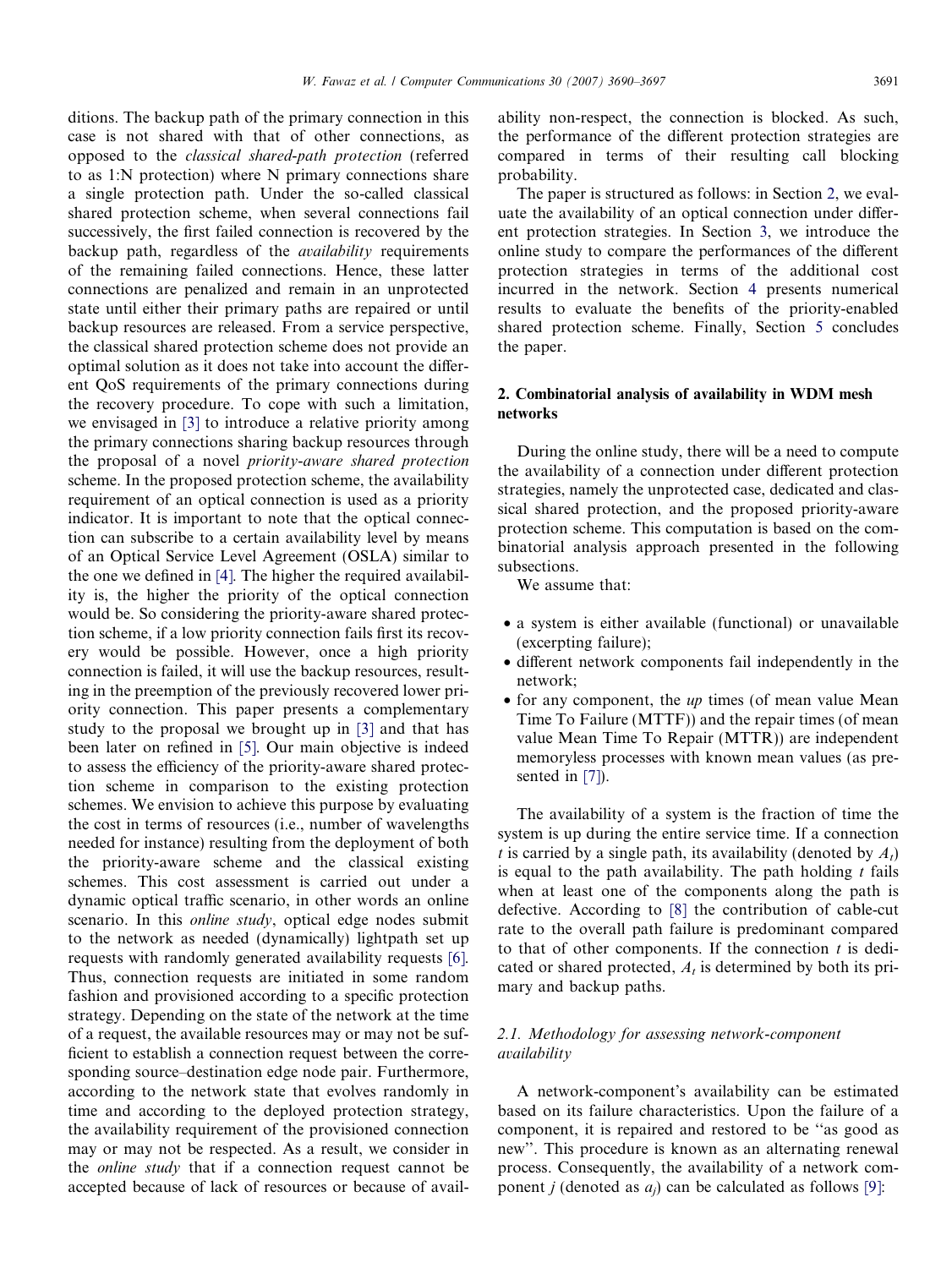$$
a_j = \frac{MTTF}{MTTF + MTTR} \tag{1}
$$

In particular, the MTTF of a fiber link is distance related and can be derived according to measured fiber-cut statistics as those presented in [\[7\]](#page-7-0).

## 2.2. Availability of an unprotected connection

When a connection  $t$  is not protected, it is available only when all the network components along its route  $i$  are available. If  $K_i$  denotes the set of components used by path i, the availability of connection  $t$ ,  $A_t$ , can be computed as:

$$
A_t = \prod_{j \in K_i} a_j \tag{2}
$$

#### 2.3. Availability of a dedicated-path protected connection

In dedicated path protection, a connection  $t$  is carried by one primary path  $p$  and protected by one backup path  $b$ which is link disjoint with *p*.

When primary path  $p$  fails, its traffic is switched to backup path b as long as b is available; otherwise, the connection becomes unavailable until the failed component is replaced or restored [\[10,11\]](#page-7-0). As a result,  $t$  is up only when p is up or b is up when p fails.  $A_t$  can thus be computed as follows:

$$
A_t = A_p + (1 - A_p) \cdot A_b \tag{3}
$$

where  $A_p$  and  $A_b$  are the availability of p and b, respectively.

# 2.4. Availability of a shared-path protected connection (classical, and priority-aware cases)

In shared path protection, connection  $t$  is carried by one primary path  $p$ , and protected by one backup path  $b$ , which is link–disjoint with  $p$ , and the wavelength reserved on each link of b can be shared by other connections as long as the Shared Risk Link Group constraint can be satisfied [\[12\]](#page-7-0). More specifically, let  $t_i$  be a connection whose primary path  $p_i$  is link disjoint with p; consequently, its backup path  $b_i$ can share backup resources with b when possible. For more illustration, let us consider the scenario depicted in Fig. 1 in which t is a connection request between A and C, while  $t_1$  is another connection between G and I. As shown in Fig. 1, t's primary path p is routed along  $A - B - C$  while  $t_1$ 's primary path  $p_1$  is routed along  $G - H - I$ . Since p and  $p_1$  are link–disjoint, utilization of their respective backup paths b  $(A - D - E - F - C)$  and  $b_1$   $(G - D - E - F - I)$  is mutually exclusive. Hence, b and  $b_1$  can be assigned the same resources on all the edges they share, i.e.  $D - E$  and  $E - F$ , thus allowing to reduce at most by half the capacity reserved on  $b \cap b_1$ . The availability of connection t depends on whether the classical or the proposed priority-aware shared protection scheme is applied, since the former is



Fig. 1. General shared protection example.

by nature class-of-service independent, while the latter considers the class of service of the defected connection during recovery. Therefore, the distinction between these two strategies regarding availability analysis is presented in the following.

# 2.4.1. Availability of a connection under classical sharedpath protection

Let us reconsider the connection  $t$ , which is carried by primary path  $p$  and protected by backup path  $b$ . Moreover, let  $S_p$  be the set of all primary paths (except p) whose backup paths are sharing some resources with  $b$ . For example, revisiting the previous scenario depicted in Fig. 1,  $S_n$ will contain the connection  $t_1$ .  $S_p$  can be seen as the set of connections sharing backup resources with  $t$  (i.e.,  $t_1$  in the scenario). Connection  $t$  is thus available if:

- 1. p is available; or
- 2.  $p$  is unavailable,  $b$  is available, and the failure on  $p$  happens before failure to other primary paths in  $S_p$ .

Therefore,  $A_t$  can be computed as follows:

$$
A_{t} = A_{p} + (1 - A_{p}) \cdot A_{b} \cdot \sum_{i=0}^{n} \frac{1}{i+1} \cdot p_{i}
$$
 (4)

where  $A_p$  and  $A_b$  are the availabilities of p and b, respectively; *n* is the size of  $S_p$ ; and  $p_i$  is the probability that exactly *i* primary paths in  $S_p$  are unavailable.  $p_i$  can be easily calculated by enumerating all the possible  $i$  unavailabilities among the  $n$  sharing primary paths. The correctness of the above equation is already verified in [\[8\].](#page-7-0)

# 2.4.2. Availability of a connection under the priority-aware shared-path protection

As already indicated, the availability of a connection depends in this scheme on the class of service of the connection. So, if  $t_G$  is a Gold connection carried by one primary path  $p_G$  and protected by one backup path  $b_G$  which is link disjoint with  $p_G$ , then, even if  $S_{p_G}$  contains primary paths of both Silver and Gold connections, the availability of  $t_G$  is

<span id="page-2-0"></span>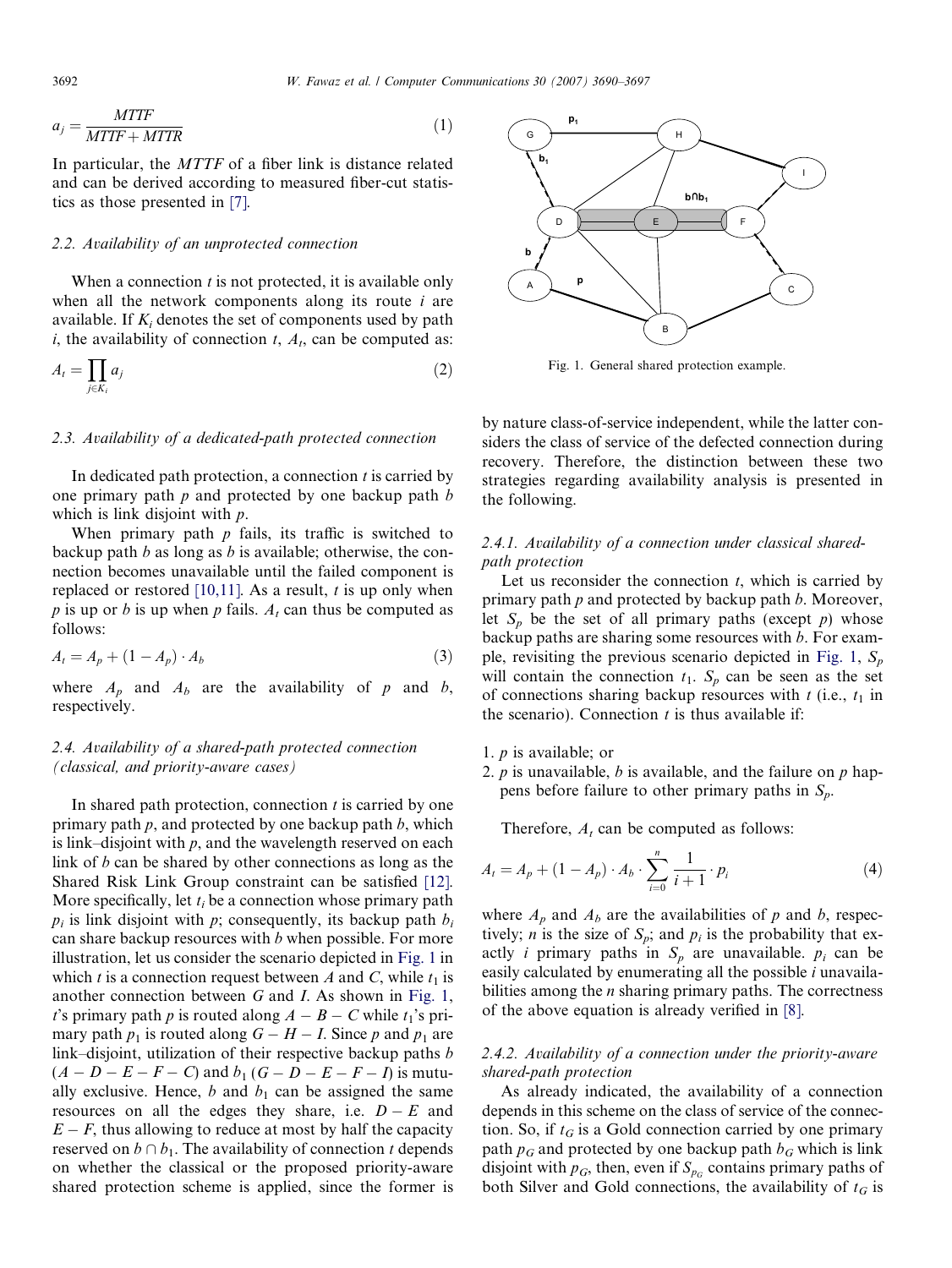<span id="page-3-0"></span>influenced only by the Gold ones. In other words,  $t_G$  is available if:

- 1.  $p_G$  is available; or
- 2.  $p_G$  is unavailable,  $b_G$  is available, and the failure on  $p_G$ happens before failure to other gold primary paths in  $S_{p_G}$ .

Therefore,  $A_{tc}$  can be computed as follows:

$$
A_{t_G} = A_{p_G} + (1 - A_{p_G}) \cdot A_{b_G} \cdot \sum_{i=0}^{n_G} \frac{1}{i+1} \cdot p_{G_i}
$$
 (5)

where  $n_G$  is the number of Gold primary paths in  $S_{p_G}$  and  $p_{G_i}$  is the probability that exactly *i* Gold primary paths in  $S_{p_G}$  are unavailable. On the other hand, if  $t_S$  is a silver connection whose primary path  $p<sub>S</sub>$  is link disjoint with the backup path  $b_S$ , then, the availability of  $t_S$  is influenced by both Gold and Silver connections primary paths present in  $S_{p_S}$  (as already proved in [\[3\]](#page-6-0)).

In other words,  $t<sub>S</sub>$  is available if:

- 1.  $p<sub>S</sub>$  is available; or
- 2.  $p<sub>S</sub>$  is unavailable,  $b<sub>S</sub>$  is available, no gold primary path in  $S_{p<sub>S</sub>}$  fails, and the failure on  $p<sub>S</sub>$  happens before failure to other silver primary paths in  $S_{p_s}$ .

Therefore,  $A_{ts}$  can be computed as follows:

$$
A_{t_S} = A_{p_S} + (1 - A_{p_S}) \cdot A_{b_S} \cdot \sum_{i=0}^{n_S} \frac{1}{i+1} \cdot p_{S_i} \cdot p_{G_0}
$$
 (6)

where  $n_S$  is the number of Silver primary paths in  $S_{p_S}$ ;  $p_{G_0}$  is the probability that no Gold primary path in  $S_{p_s}$  is unavailable and  $p_{S_i}$  is the probability that exactly *i* Silver primary paths in  $S_{p<sub>s</sub>}$  are unavailable.

#### 3. Online simulation study

This section aims at proving, through an online study, the main interest and the cost-efficiency of the proposed priority-aware shared protection.

To compare the resource efficiency of the different protection strategies in the context of an online study, we consider the following performance measures:

- The *resource overbuild*, which is defined in [\[13\]](#page-7-0) as the amount of wavelength links used by backup paths over the amount of wavelength links utilized by working paths, as a result of a specific protection strategy. In other words, the resource overbuild indicates the amount of extra resources needed for providing protection as a percentage of the amount of resources required without protection.
- The Availability Satisfaction Rate, which is defined in [\[8\]](#page-7-0) as the percentage of provisioned optical connections whose availability requirements are met.
- The blocking probability.

Evidently, it is desirable to have lower resource overbuild since this implies better optimization regarding backup resource allocation. Therefore, in our study we do not consider Dedicated-Protection, as in this case a great amount of backup resources are consumed. Indeed, the comparison in terms of blocking probability and resource overbuild optimization between Dedicated-Protection and Shared-Protection would not be a fair one, since it has been shown in [\[3\]](#page-6-0) that both classical and priority-aware shared protection strategies ensure backup sharing optimization compared to the Dedicated-Protection strategy. Further, the No-Protection strategy will not be included in the comparison, as even though such strategy consumes less resources compared with the Shared-Protection strategies, it still results in less Availability Satisfaction Rates, as already proven in [\[14\].](#page-7-0)

Finally, note that in a dynamic traffic environment, connection availabilities can be drastically reduced when the sharing of backup links increases. To cope with this problem, we propose an enhanced version of the previously presented offline shared-path-protected provisioning approach, taking into consideration the possibility of limiting backup resources sharing according to the desired service levels.

#### 3.1. Dynamic shared-path-protected provisioning approach

We illustrate the dynamic provisioning algorithm proposed for both the classical and the priority-aware protection schemes, to compare their performances under a dynamic traffic environment. Let us recall first that if a connection t is shared-protected, its availability  $A_t$  can be computed according to Eq. [\(4\)](#page-2-0) for the classic shared protection and to Eqs. (5) and (6) for the priority aware shared protection. Based on these equations it can be observed that  $A_t$ decreases as the size of ts' sharing group increases. In a dynamic traffic environment on the other hand, as the network load increases, the number of sharing connections may consistently increase as well. As a result, the size of sharing groups may continue growing on until reaching saturation, in which case all the connections included in these sharing groups become unable to meet their required availabilities, due to the excessive sharing impact. Therefore, in our proposed dynamic shared-path-protected provisioning algorithm, we consider that sharing is allowed as long as the availabilities of the related connections can still be met. So, once resource sharing is no more possible, new resources are reserved. The objective behind this is always to preserve and guarantee the availability of the already shared-protected connections.

Let us first introduce the notation used. We assume a wavelength-convertible network represented as a weighted, directed graph  $G = (V, E, A, W)$ , where, as before, V is the set of nodes, E is the set of unidirectional fibers (referred to as links).  $A: E \rightarrow (0,1)$  is the availability function for each link. Finally,  $W: E \to Z^+$  specifies the number of free wavelengths on each link.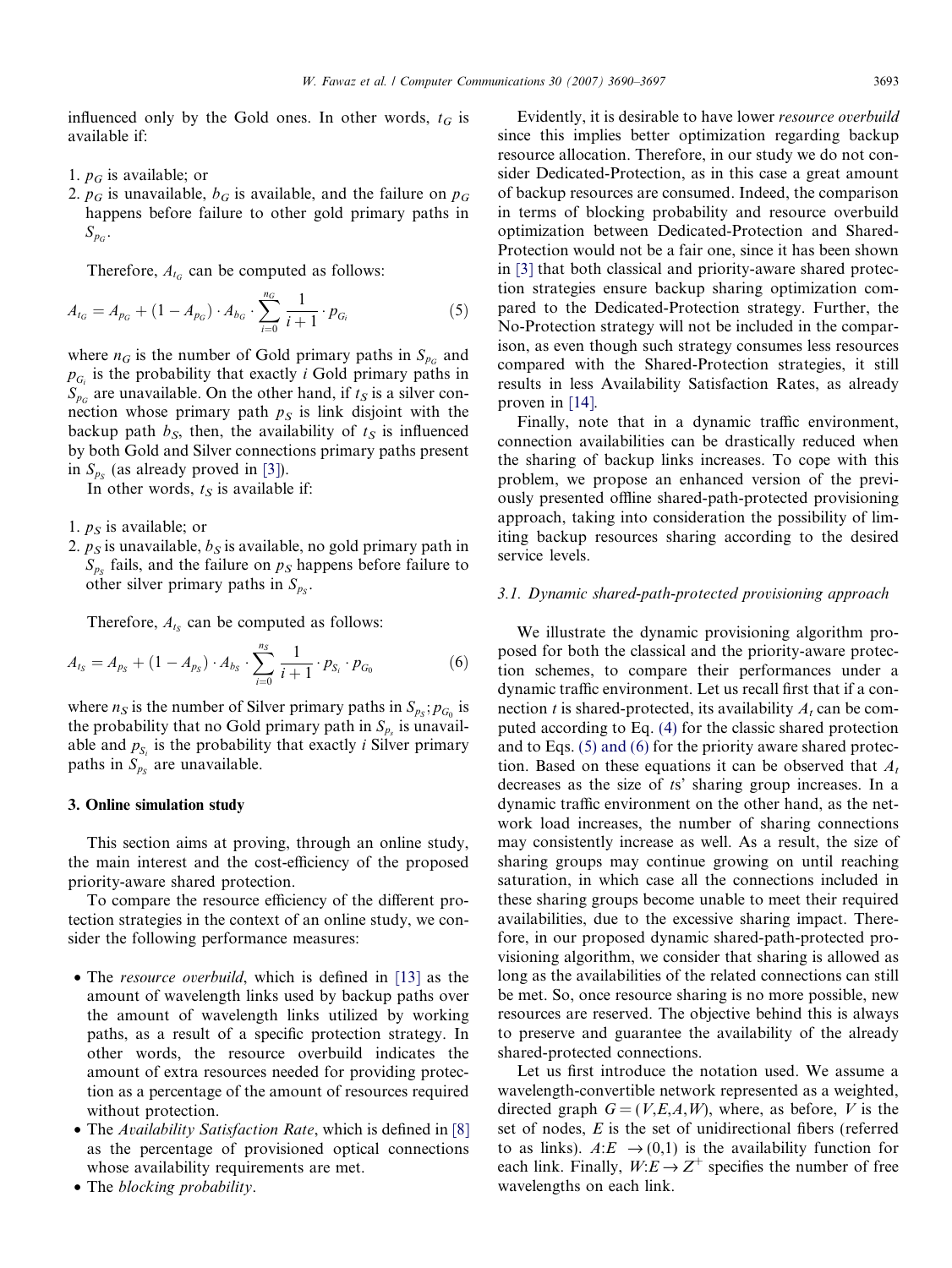<span id="page-4-0"></span>We denote the current connection request, t, by  $(p,b,A_t)$ , which specify the primary path, the backup path and the required availability, respectively; further, let T ¼ fðpi ; bi;  $\{A_{t_i}\}\}$  represent the set of connections that are routed in the network when connection t is requested, and let  $w_e^f$  denote the number of current free wavelengths on link  $e \in E$ .

We associate to wavelength  $w$  on link  $e$  the conflict set  $v_e^w$ , i.e. the set of connections whose backup paths utilize wavelength w on link e. Let  $N_e^w$  be the number of such connections, i.e.  $N_e^w = |v_e^w|$ , and let  $N_e$  be the total number of connections that are protected by link e, i.e.  $N_e = \sum_{w} N_e^w$ . The per-lightpath-based information represented by the conflict set is necessary for identifying shareable backup channels as indicated in [\[15\].](#page-7-0) In the proposed algorithm, the working path  $p$  and backup path  $b$  of the incoming connection t satisfy the dynamic-shared-path-protection constraints with respect to the existing connections as follows:

- 1. p and b are link disjoint.
- 2. p does not share any wavelength with  $b_i$ ,  $1 \le i \le |T|$ , on any common link they traverse.
- 3. b and  $b_i$  can share wavelength on a common link if both  $p$  and  $p_i$  are link disjoint, and furthermore if sharing always respect the availability requested by  $t_i$ .
- 4. the availability of connection  $t$  is satisfied.

We can now formally state the dynamic shared-pathprotected connection-provisioning problem: given a WDM network  $G = (V, E, A, W)$  and the set of existing connections  $T$ , route each incoming connection request  $t$ , under either classical or priority-aware dynamic-sharedpath-protection constraints, attempting to guarantee  $t$ 's availability while preserving the availability of existing connections, and at the same time optimizing resource usage.

A detailed specification of the dynamic shared-path-protected algorithm is presented in Algorithm 1.

The main idea behind the definition of the link cost function used in Step 2 to compute backup paths,  $C(e)$ , is as follows. The first case of  $C(e)$ 's definition is used to route the backup path along the links protecting the least number of connections  $N_e$  and along the links with the greatest available bandwidth (e.g. the lowest  $W(e) - w_e^f$ , which represents the number of wavelengths currently used on link  $e$ ). Doing so, the probability of backup sharing success increases since sharing backup resources with few connections is less likely to influence their availabilities, and as a result backup sharing is made more possible. Moreover, load balancing is realized because less loaded links are chosen as backup.

The second case of  $C(e)$ 's definition, e.g.  $1 + \epsilon \cdot N_e$ , makes sure that backup sharing is attempted even if optical network resources are depleted. In other words, even when all the resources needed to route the backup path are already used up, the possibility of backup sharing is not ignored.

In our simulations we heuristically set  $\epsilon = 10^{-4}$ . The rationale behind this choice is that by doing so, all links having no free wavelengths (i.e.  $w_e^f = 0$ ) always have a higher cost than those that still have free wavelengths.

# Algorithm 1.Dynamic Shared-Path-Protection (Classical, or Priority-Aware) Provisioning

1. Find a minimum cost primary path  $p$  (based on hop count) for the incoming connection  $t$ ; If  $p$  is not found, then  $t$  is blocked due to lack of resources; otherwise, compute the availability of  $p$ ,  $A_p$ , according to Eq. [\(2\)](#page-2-0). 2. Remove from  $G$  all links belonging to  $p$ , and compute a minimum cost path  $b$  for  $t$  using the following cost function per link e:

$$
C(e) = \left\{ \epsilon \cdot N_e \cdot (W(e) - w_e^f) \quad \text{if } w_e^f > 0 \right\} + \epsilon \cdot N_e \quad \text{if } w_e^f = 0
$$

If b is found, then compute its availability  $A_b$  based on Eq. [\(2\);](#page-2-0) else  $A_b = 0$ .

3. For each backup link  $e_i$  of b, check every existing backup wavelength  $w_i$  on  $e_i$  for the following conditions:

- Sharing possibility: check whether t can share  $w_i$ with connections in  $v_{e_i}^{w_j}$  under link–disjointness constraint.
- Availability constraint: make sure that sharing backup resources does not degrade the availability of the other connections. To do so, re-compute the availabilities of  $t$  and the connections in  $v_{ei}^{w_j}$  based on Eq. [\(4\)](#page-2-0) if the deployed strategy is a classical shared protection, or based on Eq. [\(5\)](#page-3-0) or Eq. [\(6\)](#page-3-0) if the deployed strategy is the proposed priority-aware shared protection. If both conditions are satisfied, then assign the lowestnumbered wavelength (say  $w_x$ ) to connection t, and update  $S_p$  the sharing group of t  $(S_t = S_t \bigcup v_{e_i}^{w_x})$  and for each connection in  $v_{e_i}^{w_x}$ put  $t$  into its sharing group. However, if none of the existing backup wave-

lengths is qualified, reserve a new backup wavelength to t on link  $e_i$ . If the reservation fails due to link capacity limit, the connection is blocked; else, re-compute  $A_t$ . If  $A_t$  does not meet the availability requested by the connection  $t$ , the connection  $t$  is blocked due to availability nonrespect.

4. The connection is accepted and the path  $p$ , or the path pair  $p$  and  $b$  is set up.

## 4. Illustrative numerical results

We compare the performance of the priority-aware protection scheme with the classical shared protection scheme, based on a C++ implementation of the dynamic sharedpath-protected connection provisioning algorithm illustrated above. We assume the network topology of [Fig. 2](#page-5-0) in this comparison study, where each fiber has eight wavelengths. Link availabilities are pre-assigned values according to the fiber lengths. Availability requirements of connection requests are uniformly distributed between two classes: 99.9%, or 99.99%, corresponding to Silver and Gold classes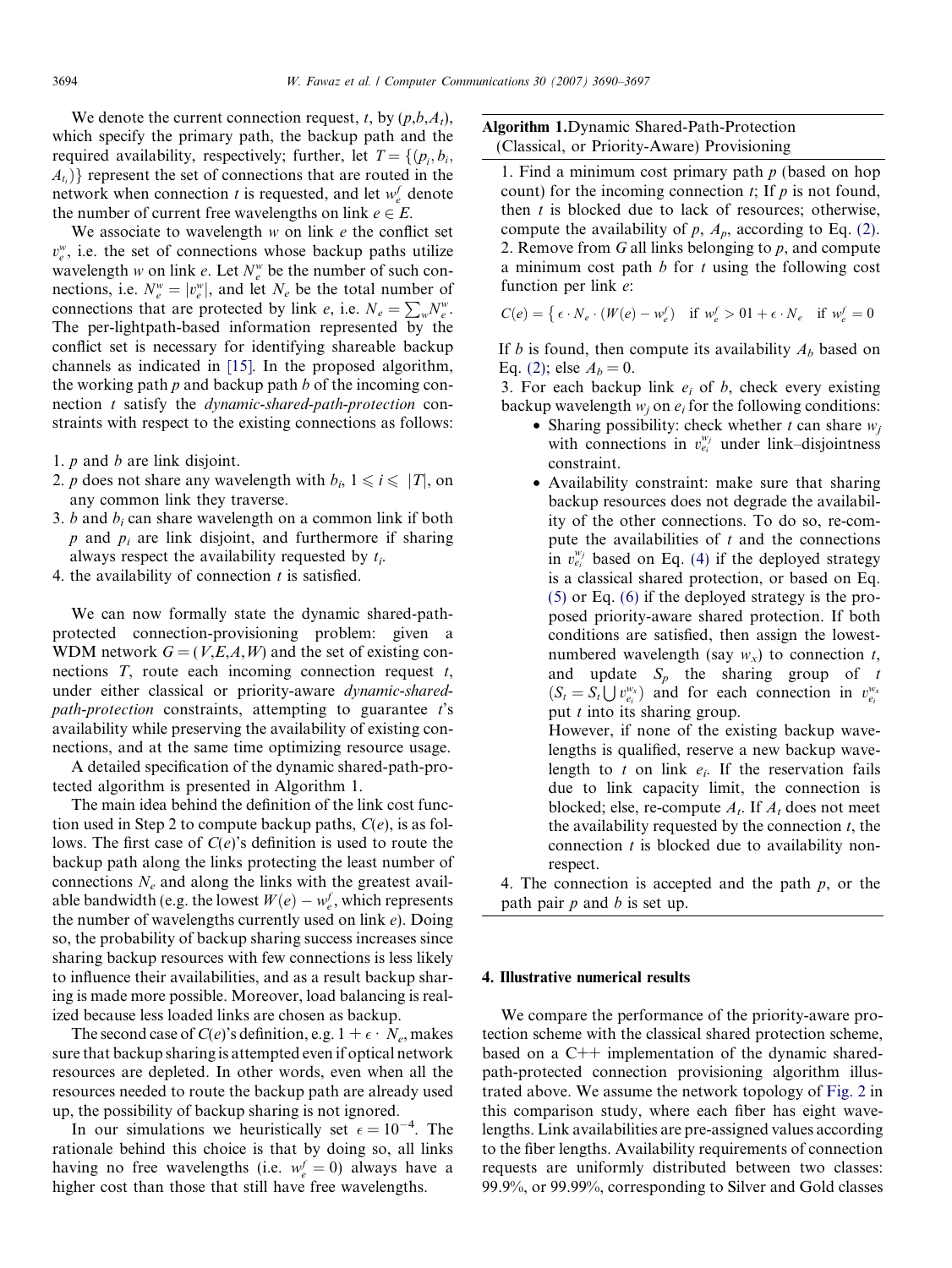<span id="page-5-0"></span>

Fig. 2. A sample network topology.

respectively. Connection arrivals are Poisson and uniformly distributed among all node pairs. The holding time of each connection follows a negative exponential distribution. For the illustrative results shown here, in every experiment  $10<sup>6</sup>$ connection requests are simulated to achieve very narrow 97.5% confidence interval.

Fig. 3 shows the *Availability Satisfaction Rates* for the priority-aware and the classical shared protection schemes for different network loads. Silver connections are better served than the Gold ones, and this is due to their less stringent availability requirements. The ASR achieved by the priority-aware protection scheme is always higher than that achieved by the classical one, for both the Silver and Gold clients. This is due to the fact that when the priority-aware protection scheme is deployed in the network, violating the availability requirements of the existing connections during backup sharing is more difficult due to the priority-awareness. As such, more backup resources can be shared between gold and silver connections. This leaves more free wavelengths to accommodate the backup resource requirements of future connections, resulting in enhanced protection levels for such connections. And, as a result, the availability of such connections can be met easier.

The fact that the priority-aware shared protection strategy leads to more backup sharing in the dynamic traffic environment, is attested by the results related to the resource overbuild presented in [Fig. 4,](#page-6-0) which shows that priority-aware sharing has lower resource overbuild over the classical sharing approach. Sharing more backup resources in the priority-aware scheme contributes to the reduction, particularly because at each moment less backup resources are needed compared with the classical shared protection case. Finally, due to the optimized resource usage, priority-aware protection has lower blocking probability as shown in [Fig. 5](#page-6-0). This is especially true, since in this case the probability that a connection request is not established in the network due to lack of resources or due to availability non-respect is reduced.

## 5. Conclusion

A cost-effective, availability guaranteed and service dependent protection scheme is very desirable to an optical network operator so that it can offer a wide portfolio of services, while optimizing resource allocation. Contributing to the design of such protection strategies, we proposed the priority-aware shared protection scheme as a good candidate. In order to prove its potential resource efficiency and to underline its advantage in comparison to other well-known protection strategies, we elaborated throughout this paper an online performance study. In this study, it was made clear through numerical results that the proposed priority-aware



Fig. 3. Availability satisfaction rate (ASR).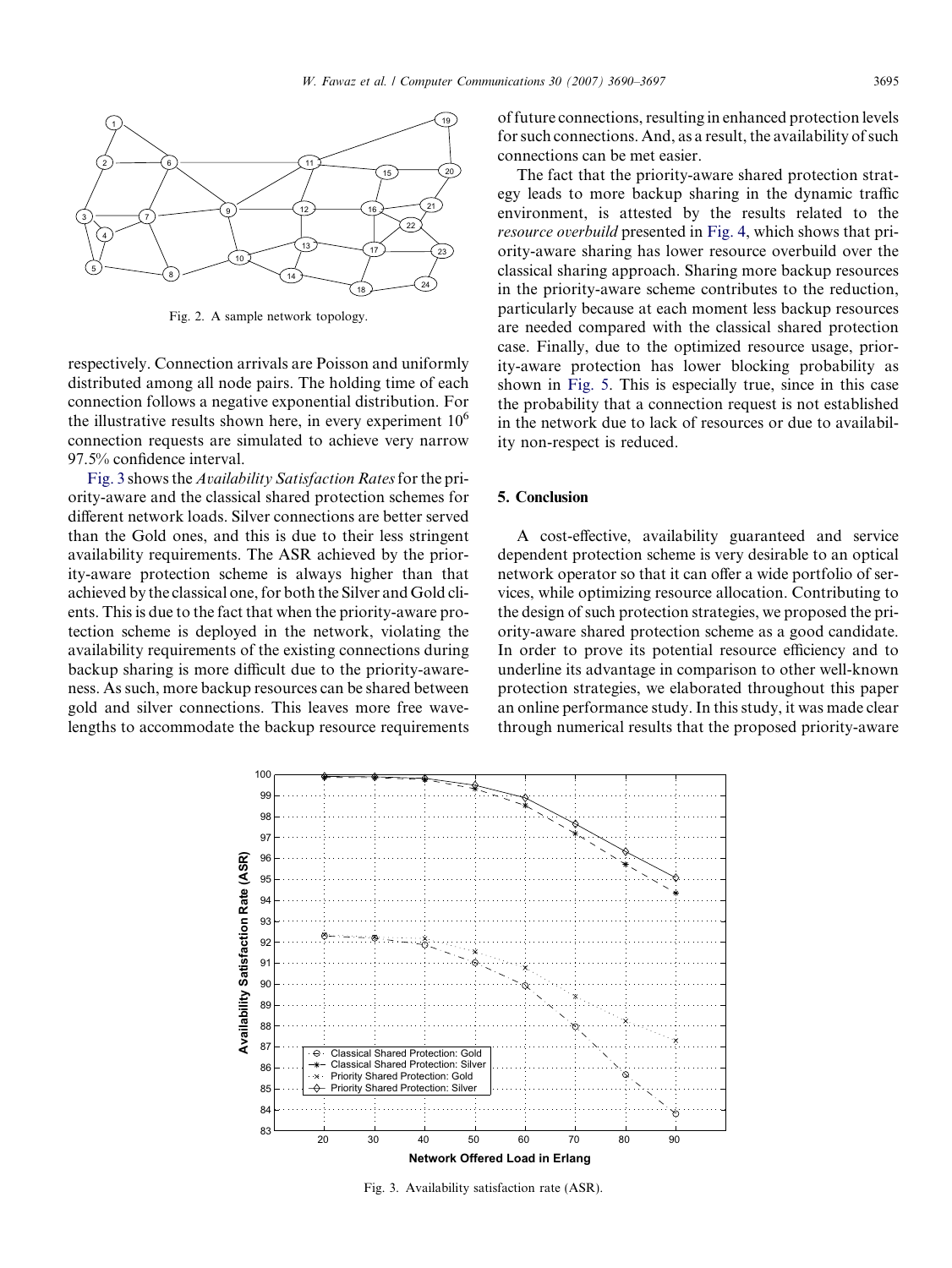<span id="page-6-0"></span>

Fig. 5. Connections blocking probability.

scheme outperforms the other schemes by ensuring a reasonable compromise between resource usage and connections' service availability respect. Our future work consists in completing the cost evaluation through an offline study.

## References

[1] R. Ramaswami, Optical fiber communication: From transmission to networking, in: IEEE Communications Magazine, vol. 40(5) 2002, pp. 138–147

- [2] W.D. Grover, Mesh-based Survivable Networks, Prentice Hall PTR, 2003.
- [3] W. Fawaz, F. Martignon, K. Chen, G. Pujolle, A novel protection scheme for QoS aware WDM networks, in: Proceedings of ICC 2005, 2005, pp. 122–127.
- [4] W. Fawaz, B. Daheb, O. Audouin, B. Berde, M. Vigoureux, M. Du-Pond, G. Pujolle, Service level agreement and provisioning in optical networks, in: IEEE Communications Magazine, 2004, pp. 36–43.
- [5] N. Bouabdallah, B. Sericola, A simple priority mechanism for sharedprotection schemes, in: IEEE Communication Letters, 11, 2007, pp. 197–199.
- [6] G. Rouskas, H. Perros, A tutorial on optical networks, in: Proceedings of Networking'02, 2002, pp. 155–193.